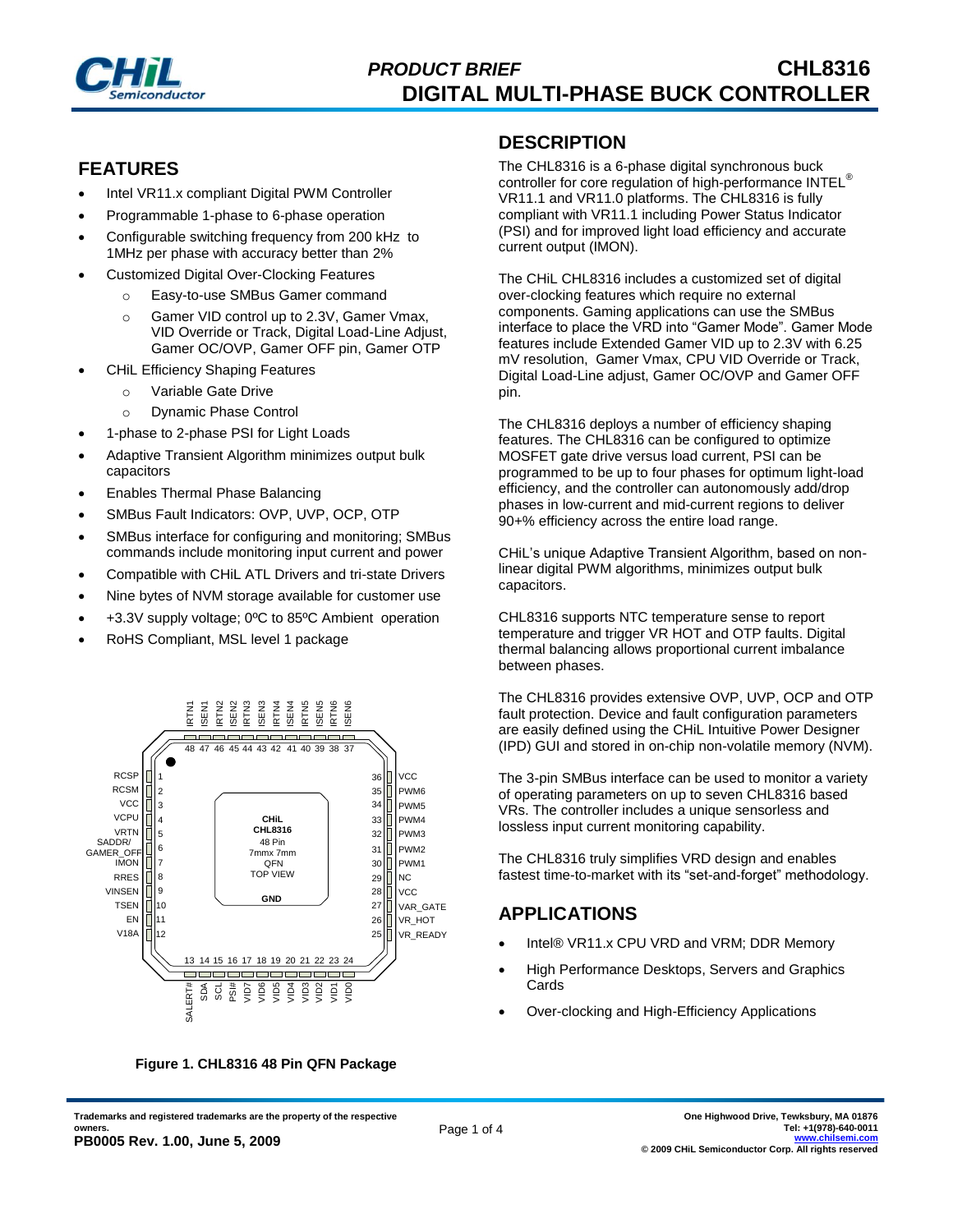

## **FUNCTIONAL BLOCK DIAGRAM**



**Figure 2. Functional Block Diagram**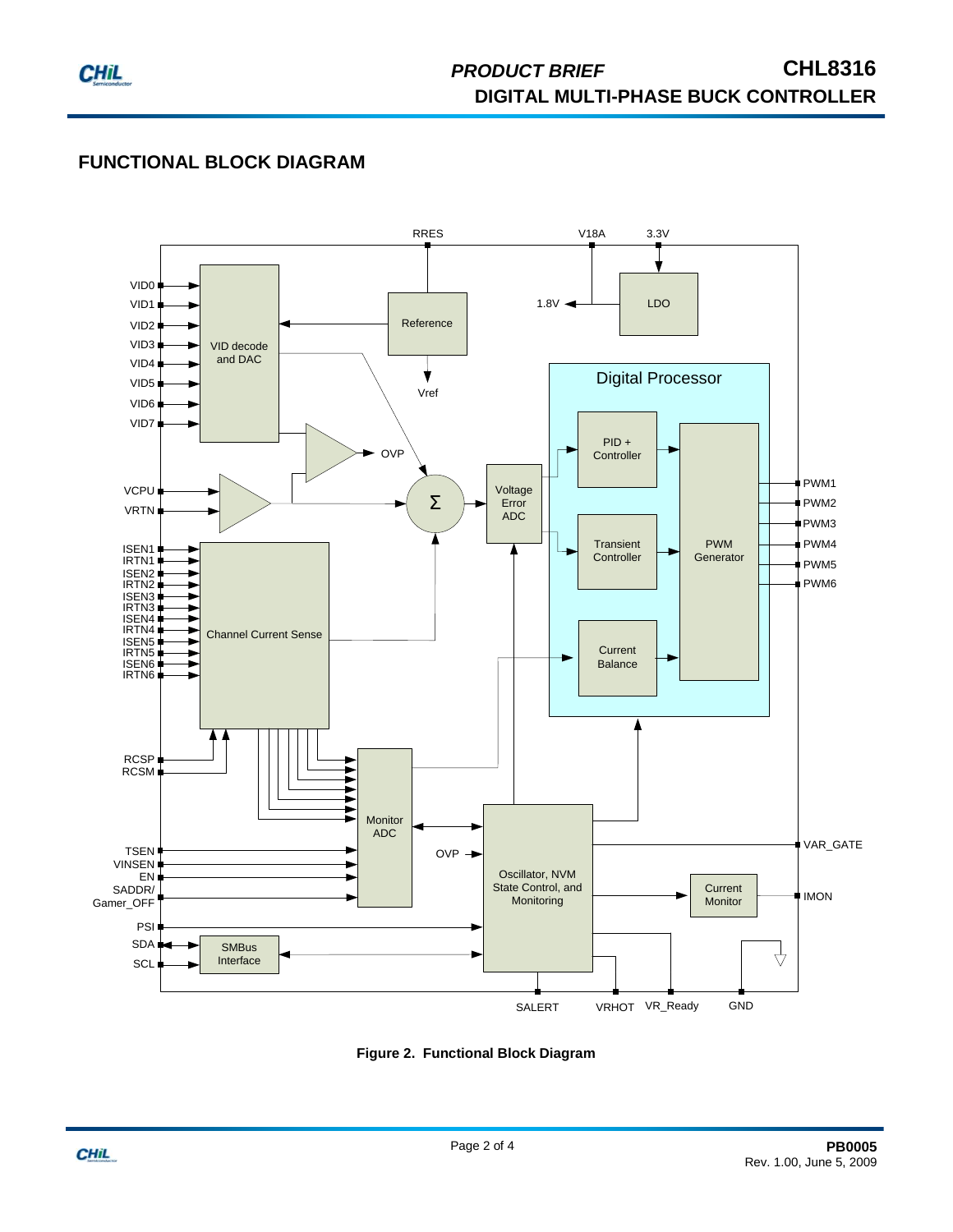# **TYPICAL APPLICATIONS BLOCK DIAGRAM**



**Figure 3 . 6-phase VRD using CHL8316 Controller and CHL8510 MOSFET drivers**